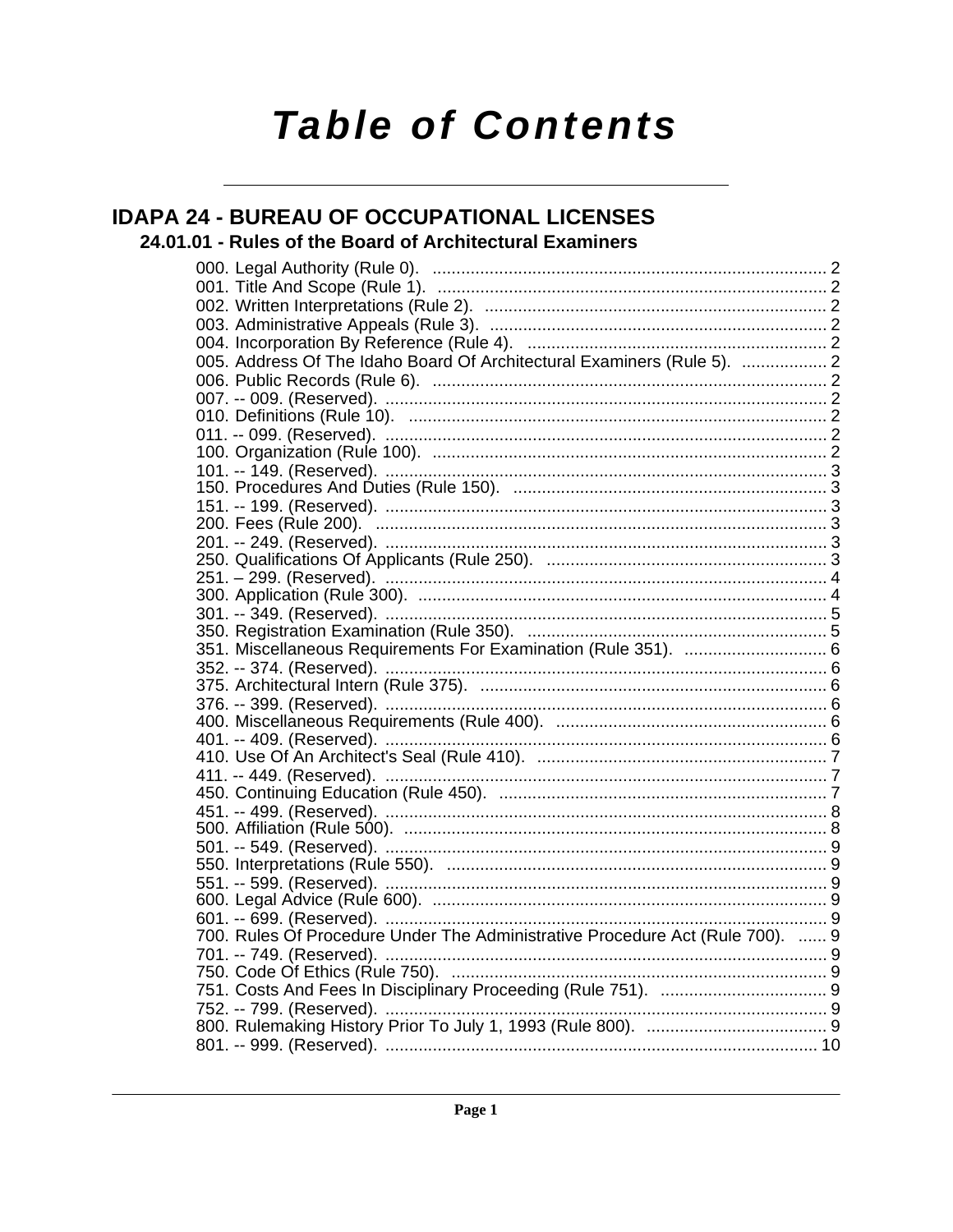#### **IDAPA 24 TITLE 01 CHAPTER 01**

### **IDAPA 24 - BUREAU OF OCCUPATIONAL LICENSES**

### **24.01.01 - RULES OF THE BOARD OF ARCHITECTURAL EXAMINERS**

#### <span id="page-1-2"></span><span id="page-1-1"></span><span id="page-1-0"></span>**000. LEGAL AUTHORITY (RULE 0).**

These rules are hereby prescribed and established pursuant to the authority vested in the Board of Architectural Examiners by the provisions of Section 54-312, Idaho Code. (7-1-93)

#### <span id="page-1-3"></span>**001. TITLE AND SCOPE (RULE 1).**

These rules shall be cited as IDAPA 24.01.01, "Rules of the Board of Architectural Examiners." (7-1-93)

#### <span id="page-1-4"></span>**002. WRITTEN INTERPRETATIONS (RULE 2).**

The board may have written statements that pertain to the interpretation of the rules of this chapter. Such interpretations, if any, are available for public inspection and copying at cost in the main office of the Bureau of Occupational Licenses. (3-15-02) Occupational Licenses.

#### <span id="page-1-5"></span>**003. ADMINISTRATIVE APPEALS (RULE 3).**

Administrative appeals shall be governed by the Administrative Procedure Act, Title 67, Chapter 52, Idaho Code.

(3-15-02)

#### <span id="page-1-6"></span>**004. INCORPORATION BY REFERENCE (RULE 4).**

The document titled 2004-2005 NCARB Handbook for Interns and Architects, dated August 2004, referenced in Subsection 250.01, is herein incorporated by reference. The document titled NCARB Rules of Conduct as published by the National Council of Architectural Registration Boards, Dated August 2004, referenced in Section 750, is hereby incorporated by reference. All documents incorporated by reference can be obtained at the office of the Bureau and on the Board web site. (4-11-06) Bureau and on the Board web site.

#### <span id="page-1-7"></span>**005. ADDRESS OF THE IDAHO BOARD OF ARCHITECTURAL EXAMINERS (RULE 5).**

[The office of the Board of Architectural Examiners is located within the Bureau of Occupational Licenses, Owyhee](mailto:arc@ibol.idaho.gov)  Plaza, 1109 Main Street, Suite 220, Boise, Idaho 83702. The phone number of the Board is (208) 334-3233. The Board's FAX number is (208) 334-3945. The Board's e-mail address is arc@ibol.idaho.gov. The Board's official web [site is at](mailto:arc@ibol.idaho.gov) http://www.ibol.idaho.gov/arc.htm.

#### <span id="page-1-8"></span>**006. PUBLIC RECORDS (RULE 6).**

The records associated with the Board of Architectural Examiners are subject to the provisions of the Idaho Public Records Act, Title 9, Chapter 3, Idaho Code. (3-15-02)

#### <span id="page-1-9"></span>**007. -- 009. (RESERVED).**

#### <span id="page-1-10"></span>**010. DEFINITIONS (RULE 10).**

<span id="page-1-13"></span>**01. Board**. The Board of Architectural Examiners as prescribed in Section 54-312, Idaho Code.

(7-1-93)

**02. Bureau**. The Bureau of Occupational Licenses as prescribed in Sections 54-605 and 67-2602, Idaho Code. (3-15-02)

#### <span id="page-1-11"></span>**011. -- 099. (RESERVED).**

#### <span id="page-1-14"></span><span id="page-1-12"></span>**100. ORGANIZATION (RULE 100).**

<span id="page-1-15"></span>**01. Organization Of The Board**. At the last meeting of each year, the Board shall organize and elect from its members a Chairman and Vice Chairman, who shall assume the duties of their respective offices immediately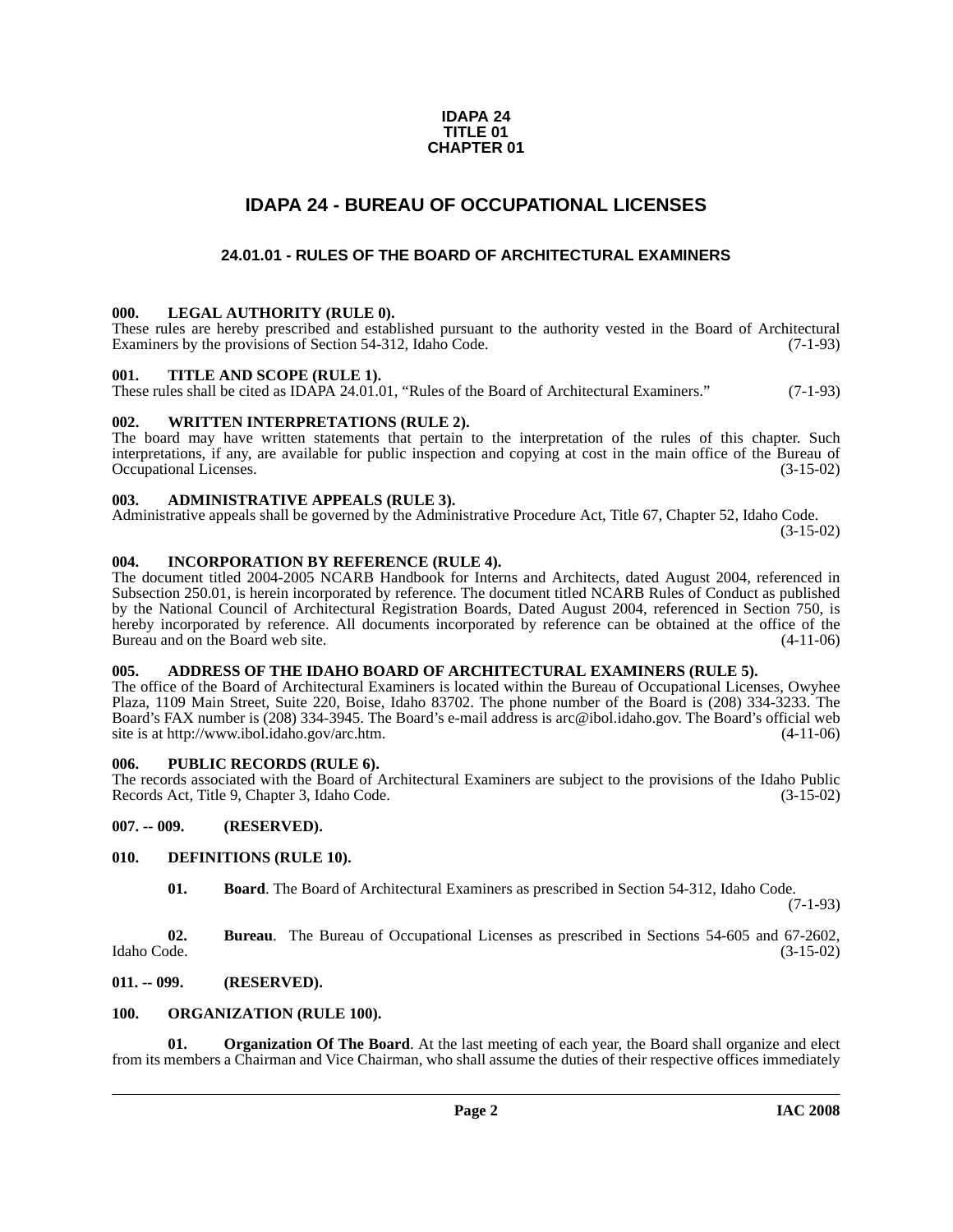upon such selection. (3-15-02)

*Bureau of Occupational Licenses* 

#### **02. Board Members and Duties**. (7-1-93)

**a.** Chairman. The Chairman shall be a voting member of the Board, and when present preside at all meetings, appoint with the consent of the Board, all committees, and shall otherwise perform all duties pertaining to<br>the office of Chairman. The Chairman shall be an ex-officio member of all committees. (7-1-93) the office of Chairman. The Chairman shall be an ex-officio member of all committees.

**b.** Vice Chairman. The Vice Chairman shall, in the absence or incapacity of the Chairman exercise the duties and possess all the powers of the Chairman. (7-1-93)

**c.** Bureau Chief. The Chief of the Bureau of Occupational Licenses shall act as an agent of the Board and shall be the official keeper of all records of the Board. The Bureau shall provide such services as may be authorized by Section 26, Title 67, Idaho Code, and as defined under contract between the Bureau and the Board.

(3-15-02)

#### <span id="page-2-0"></span>**101. -- 149. (RESERVED).**

#### <span id="page-2-13"></span><span id="page-2-1"></span>**150. PROCEDURES AND DUTIES (RULE 150).**

<span id="page-2-12"></span>**01. Meetings**. The Board shall meet at least four (4) times annually at such times and places as designated by the Board or the Chairman of the Board. Special meetings may be held at the call of the Chairman, and all members shall be notified in writing, thereof. (7-1-98) all members shall be notified in writing, thereof.

<span id="page-2-17"></span>**02.** Voting. A quorum shall be four Board members. A majority vote of Board members present shall dered the action of the Board as a whole. Any motion before the Board shall fail on a tie vote. (7-1-97) be considered the action of the Board as a whole. Any motion before the Board shall fail on a tie vote.

#### <span id="page-2-2"></span>**151. -- 199. (RESERVED).**

#### <span id="page-2-10"></span><span id="page-2-3"></span>**200. FEES (RULE 200).**

Fees for Examinations and Licensure. (7-1-93)

<span id="page-2-11"></span>**01. Fees for Examination**. Examination fees will be as established by the National Council of Architectural Registration Boards (NCARB). (7-1-97)

**a.** Processing Fee. Applicants for licensing by examination must submit a twenty-five dollar (\$25) processing fee. (7-1-98)

<span id="page-2-7"></span>**02.** Annual Renewal Fee. Annual renewal fee - Seventy-five dollars (\$75). (7-1-93)

<span id="page-2-9"></span>**03.** Endorsement Fee. Endorsement Fee - One hundred fifty dollars (\$150). (7-1-93)

<span id="page-2-16"></span><span id="page-2-15"></span>**04. Reinstatement Fees**. Reinstatement fees are as provided in Section 67-2614, Idaho Code. (7-1-98)

**05. Refund of Fees**. No refund of fees shall be made to any person who has paid such fees for application for examination, or reexamination, licensure, or reinstatement of license. (7-1-98)

#### <span id="page-2-4"></span>**201. -- 249. (RESERVED).**

#### <span id="page-2-14"></span><span id="page-2-5"></span>**250. QUALIFICATIONS OF APPLICANTS (RULE 250).**

<span id="page-2-6"></span>**01. ARE Applicants**. All applicants for the Architectural Registration Examination (ARE) shall possess the minimum qualifications required by the NCARB Handbook for Interns and Architects, where such handbook does not conflict with Idaho law. All applicants for the ARE must have completed the Intern Development<br>Program (IDP) requirements. (4-11-06) Program (IDP) requirements.

<span id="page-2-8"></span>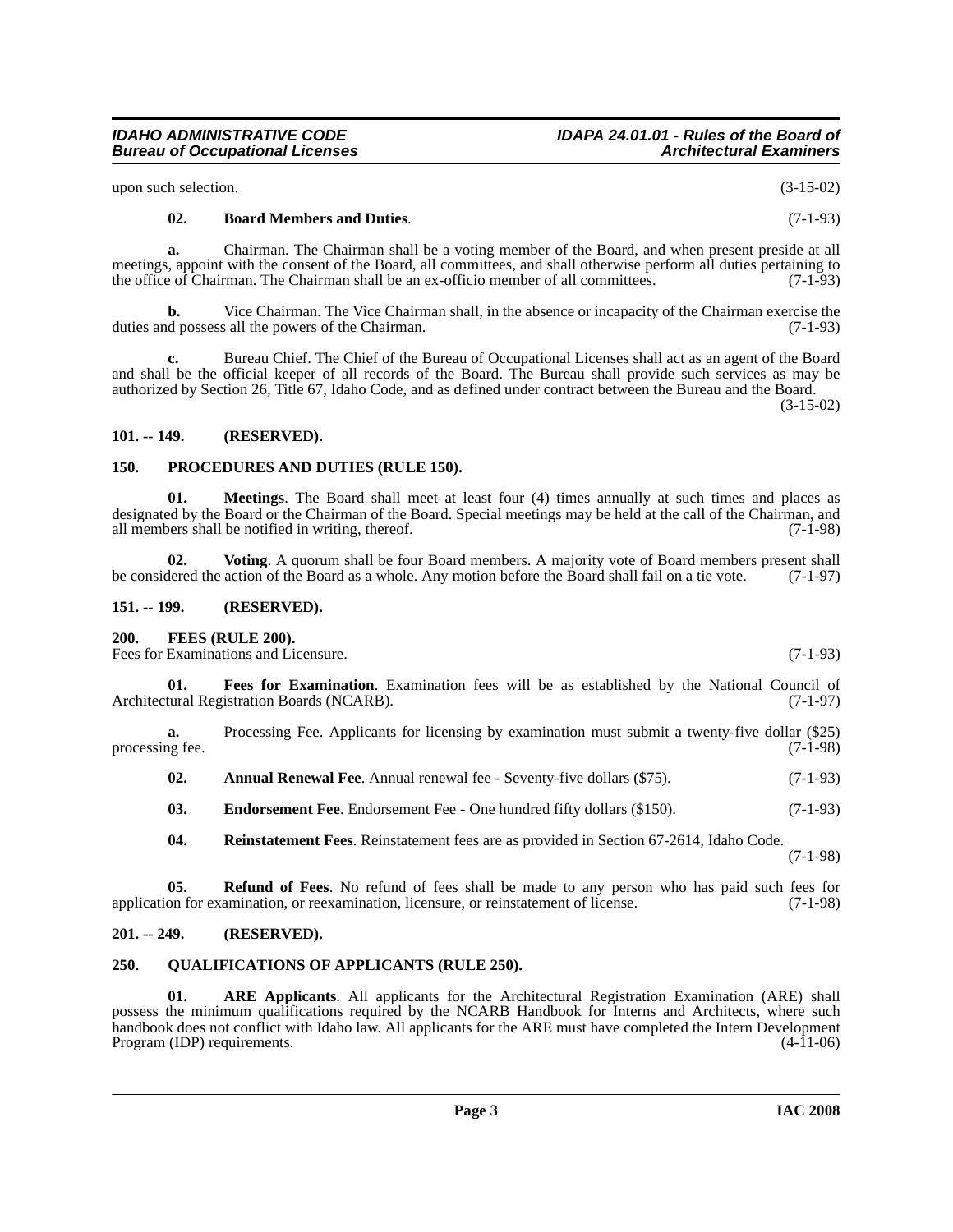# **Bureau of Occupational Licenses**

# *IDAHO ADMINISTRATIVE CODE IDAPA 24.01.01 - Rules of the Board of*

<span id="page-3-3"></span>**02. Experience in Lieu of Degree Applicants**. The Board may allow an applicant without an architecture degree to sit for the architecture examination upon determining that such applicant has attained the knowledge and skill approximating that attained by graduation from an accredited architecture curriculum including the submission of a record of eight (8) years or more of experience in architecture work of a character deemed satisfactory by the Board. Said experience shall be in addition to that necessary for completion of the Intern Development Program (IDP) requirements. Two (2) years of eight (8) or more years of experience may be accepted if determined that such experience is directly related to architecture under the direct supervision of a registered engineer (practicing as a structural, civil, mechanical or electrical engineer in the field of building construction) or a registered landscape architect. At least six (6) years of such experience must be obtained while working under the direct supervision of a licensed architect. (4-6-05)

<span id="page-3-0"></span>**251. – 299. (RESERVED).**

#### <span id="page-3-1"></span>**300. APPLICATION (RULE 300).**

#### <span id="page-3-4"></span><span id="page-3-2"></span>**01. Licensure by Examination**. (7-1-93)

**a.** Application for examination shall be made on the uniform application form adopted by the Board and furnished to the applicant by the Bureau. (3-15-02)

**b.** Applicants shall furnish all information required by the uniform application form and shall include wing: (3-15-02) the following:

i. Certified transcript of all subjects and grades received for all college courses taken. (7-1-93)

ii. If graduated from a college or university, furnish certification of graduation and a certified transcript of all work completed. (7-1-93)

iii. Furnish statement or statements, of all actual architectural or other applicable experience signed by the person under whose supervision the work was performed, giving kind and type of work done, together with dates of employment. (7-1-93) of employment.

iv. A recent passport photograph taken within the previous year for identification purposes. (3-30-01)

v. In addition to the above required information, an applicant having credits or a degree or degrees from any college or university shall furnish the Board a certified statement from each above institution stating by what accrediting group, if any, such credits or degree or degrees are accredited. (7-1-93) what accrediting group, if any, such credits or degree or degrees are accredited.

**c.** Application shall not be reviewed by the Board until all required information is furnished and the fee is paid.  $(3-15-02)$ required fee is paid.

**d.** To be considered by the Board, properly completed applications must be received by the Bureau at least thirty (30) days prior to the first day of the month in which the Board will meet. (3-15-02)

### <span id="page-3-5"></span>**02. Licensure by Endorsement -- Blue Cover**. (7-1-97)

**a.** General requirements. Application shall be accompanied by a current blue cover dossier compiled by the NCARB certifying that the applicant has satisfactorily passed the standard NCARB examinations, or NCARB authorized equivalent and shall include letters, transcripts, and other documents substantiating all statements relative to education and experience made in said application as required by the Board. (7-1-97) to education and experience made in said application as required by the Board.

**b.** Seismic knowledge requirements for endorsement applicants. Each applicant for license under endorsement to practice architecture in the state of Idaho shall submit evidence of his skill and knowledge in seismic design and such evidence shall be submitted and signed by the applicants acknowledged before a notary public, and shall contain one of the following statements: (7-1-97) shall contain one of the following statements:

i. "I have passed the examinations in Building Construction and Structural Design of the Western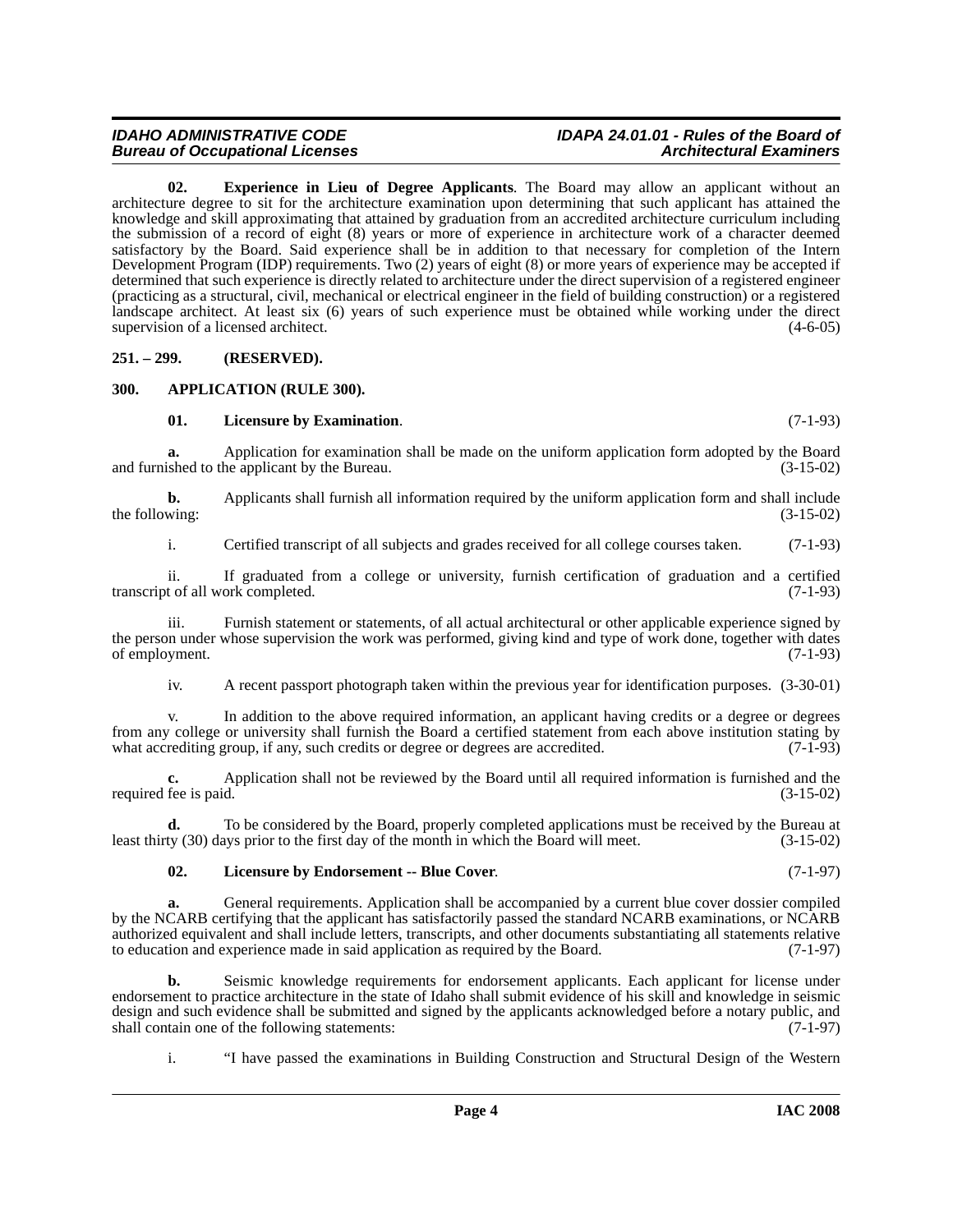Conference of State Architectural Registration Boards in June 1963 or since and/or the NCARB in 1965 or since." (7-1-97)

ii. "I am registered in the State of  $\frac{100}{100}$  in 20\_\_\_, where competence in seismic was a requirement for registration since \_\_\_\_\_\_\_\_, 20\_\_\_." (7-1-93)

iii. Certification of the successful completion of the seismic seminar approved by the National nee of Architectural Registration Boards. (7-1-93) Conference of Architectural Registration Boards.

**c.** All applicants shall attach to their statement a certification from the State architectural registration agency of the cited state attesting the adequacy of the cited seismic examination.  $(7-1-93)$ 

#### <span id="page-4-3"></span>**03. Licensure by Endorsement -- Equivalency**. (7-1-97)

**a.** Application shall be made on the uniform application form adopted by the Board and furnished to cant by the Bureau. (3-15-02) the applicant by the Bureau.

**b.** Applicant shall comply with all requirements set forth in Subsections 300.01, 300.02.b.i., 300.02.b.ii., 300.02.b.iii., and 300.02.c. (7-1-97)

**c.** Applicant shall provide proof of holding a current and valid license issued by another state, a cauthority recognized by the Board. (7-1-97) licensing authority recognized by the Board.

**d.** Applicant shall provide proof of satisfactorily passing the NCARB examinations or NCARB authorized equivalent examination, as determined by the Board. (7-1-97)

#### <span id="page-4-0"></span>**301. -- 349. (RESERVED).**

#### <span id="page-4-5"></span><span id="page-4-1"></span>**350. REGISTRATION EXAMINATION (RULE 350).**

The Board, having found that the content and methodology of the ARE prepared by NCARB is the most practicable and effective examination to test an applicant's qualifications for registration, adopts the ARE as the single, written and/or electronic examination for registration of architects in this state, and further adopts the following rules with respect thereto: (7-1-97)

**01. When Taken**. The Board will cause the ARE, prepared by NCARB, to be administered to all applicants eligible, in accordance with the requirements of the Board, by their training and education to be examined for registration on dates scheduled by the NCARB. The Board shall cause repeat divisions of the ARE to be administered to qualified candidates on such dates as are scheduled by the NCARB. The ARE examination is a multiple part examination prepared by NCARB. Content of the examination in all of its sections is available from the Board or NCARB. (4-11-06) Board or NCARB.

<span id="page-4-2"></span>**02. Grading**. The ARE shall be graded in accordance with the methods and procedures recommended by the NCARB. To achieve a passing grade on the ARE, an applicant must receive a passing grade in each division. Grades from the individual division may not be averaged. Applicants will have unlimited opportunities to retake division which they fail except as set forth in these rules. The Board shall accept passing grades of computer administered divisions of the ARE as satisfying the requirements for said division(s) when such examinations are administered as prescribed by the NCARB. (4-11-06)

<span id="page-4-4"></span>**03. Passing (ARE)**. To pass the ARE, an applicant must achieve a passing grade on each division. Effective July 1, 2006, and subject to certain conditions, a passing grade for any division of the ARE shall be valid for five (5) years, after which time the division must be retaken unless all divisions have been passed. The Board may allow a reasonable extension of such period in circumstances where completion of all divisions is prevented by a medical condition, active duty in military service, or other like causes. (4-11-06)

- <span id="page-4-6"></span>**04. Transition**. The transitional rules are as follows: (4-11-06)
- **a.** For applicants who have passed all divisions of the ARE by July, 2006 regardless of the time taken,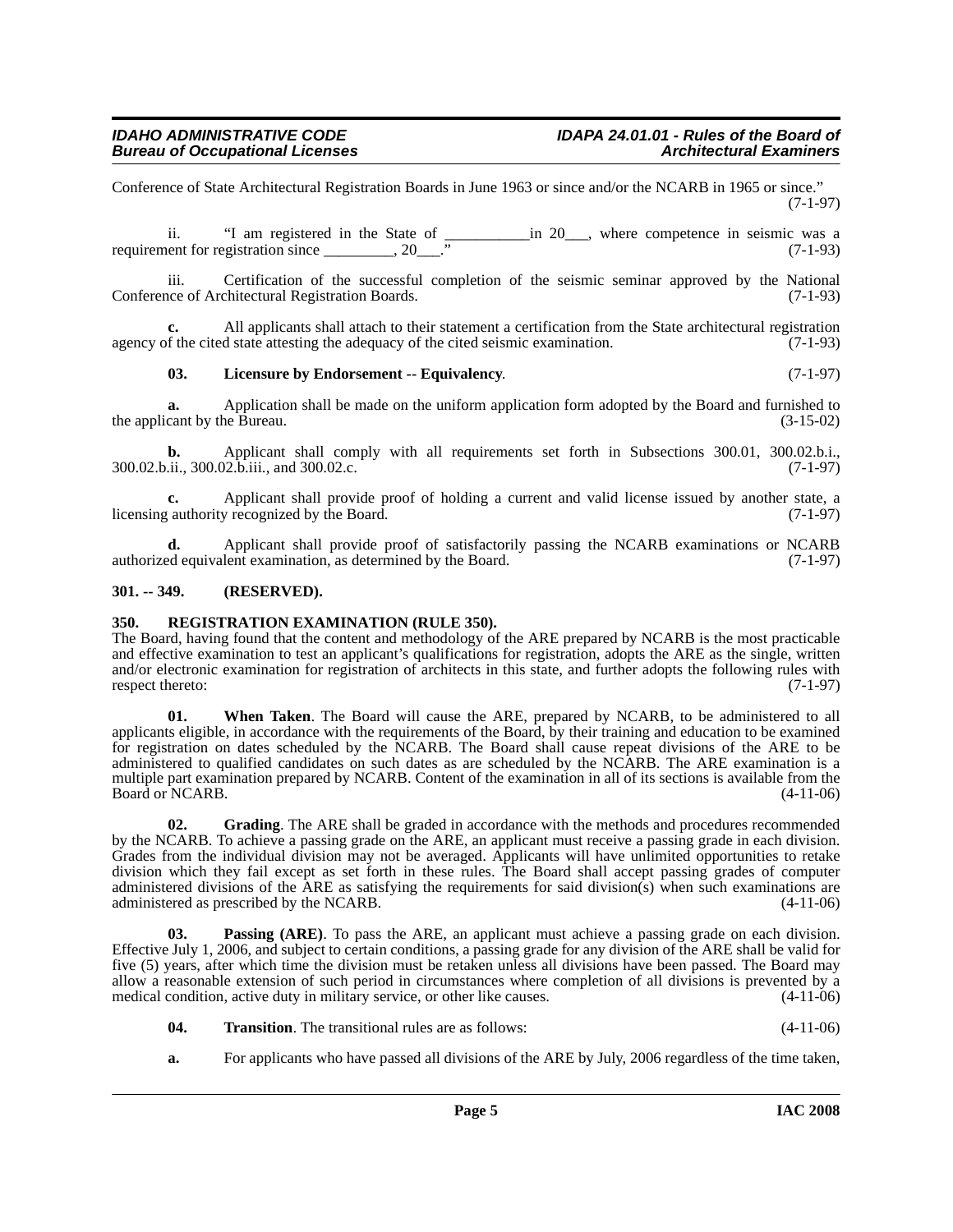### *Bureau of Occupational Licenses*

# *IDAHO ADMINISTRATIVE CODE IDAPA 24.01.01 - Rules of the Board of*

will have passed the ARE. (4-11-06)

**b.** For applicants who have passed one (1) or more but not all divisions of the ARE by July 1, 2006, such applicants will have five (5) years to pass all remaining divisions. A passing grade for any remaining division shall be valid for five (5) years, after which time the division must be retaken if the remaining divisions have not been passed. The five (5) year period shall commence after July 1, 2006, on the date when the first passed division is administered.

**c.** For applicants who have passed no divisions of the ARE by July 1, 2006, such applicants shall be governed by the above five (5) year requirement. The five (5) year period shall commence on the date when the first passed division is administered. (4-11-06)

#### <span id="page-5-0"></span>**351. MISCELLANEOUS REQUIREMENTS FOR EXAMINATION (RULE 351).**

<span id="page-5-17"></span><span id="page-5-12"></span><span id="page-5-11"></span><span id="page-5-6"></span>**01. Personal Interviews**. Personal interviews may be administered at the option of the Board.(7-1-93)

#### <span id="page-5-1"></span>**352. -- 374. (RESERVED).**

#### <span id="page-5-2"></span>**375. ARCHITECTURAL INTERN (RULE 375).**

An individual may represent themselves as an architectural intern only under the following conditions: (3-15-02)

**01. Supervision**. Each architectural intern shall be employed by and work under the direct supervision ho licensed architect. (3-15-02) of an Idaho licensed architect.

**02. IDP Enrollment**. Each architectural intern shall be enrolled in the National Council of Architectural Registration Board's (NCARB) Intern Development Program (IDP) and shall maintain a record in good standing.  $(3-15-02)$ 

<span id="page-5-15"></span><span id="page-5-9"></span>**03. Record**. Each architectural intern shall possess either: (3-15-02)

**a.** A record with the NCARB establishing that IDP training units are being earned in any of the IDP settings A, B, C, D or E; or training settings  $A$ ,  $B$ ,  $C$ ,  $D$  or  $E$ ; or

<span id="page-5-16"></span><span id="page-5-14"></span>**b.** A record establishing completion of all IDP training regulations as specified by NCARB.(3-15-02)

**04. Prohibitions**. An architectural intern shall not sign or seal any architectural plan, specification, or other document. An architectural intern shall not engage in the practice of architecture except under the direct supervision of an Idaho licensed architect. (3-15-02)

**05. Registration**. Each architectural intern shall register with the Board on forms provided by the Bureau of Occupational Licenses that shall include the names and addresses of their employer, IDP supervisor, and  $IDP$  mentor.  $(3-15-02)$ 

#### <span id="page-5-3"></span>**376. -- 399. (RESERVED).**

#### <span id="page-5-10"></span><span id="page-5-4"></span>**400. MISCELLANEOUS REQUIREMENTS (RULE 400).**

<span id="page-5-13"></span>**01. Practice of Architecture**. Idaho Law prohibits the practice of architecture by any unlicensed r firm for any reason. (7-1-93) person or firm for any reason.

<span id="page-5-7"></span>**02. Corporations**. Corporations organized to do general business in the state of Idaho may not practice architecture in the state of Idaho. (7-1-93)

<span id="page-5-8"></span>**03. Firm Names**. Firm names incorporating the use of names of unlicensed individuals are considered on of Section 54-310, Idaho Code. (7-1-93) in violation of Section 54-310, Idaho Code.

#### <span id="page-5-5"></span>**401. -- 409. (RESERVED).**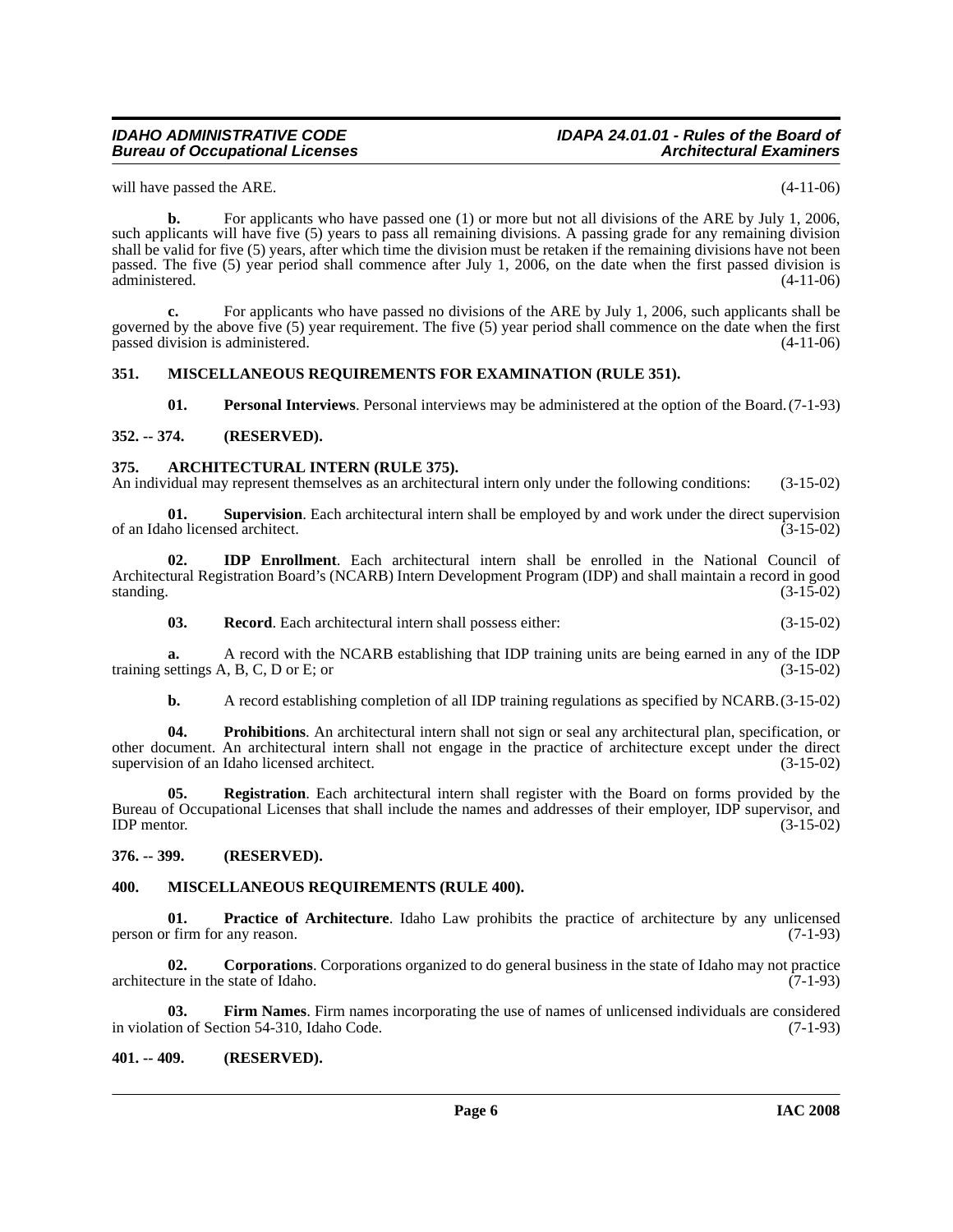#### <span id="page-6-0"></span>**410. USE OF AN ARCHITECT'S SEAL (RULE 410).**

An architect's seal shall be placed on all technical submissions prepared personally by the architect or prepared by his staff under the architect's direction and personal supervision. An architect shall only seal those documents prepared by another licensed professional where the architect has both control over and detailed professional knowledge of the work or matters contained in said document. Nothing in this rule shall limit an architect's responsibility to the owner for the work of other licensed professionals to the extent established by contract between the owner and architect.

 $(4 - 5 - 00)$ 

#### <span id="page-6-1"></span>**411. -- 449. (RESERVED).**

#### <span id="page-6-4"></span><span id="page-6-2"></span>**450. CONTINUING EDUCATION (RULE 450).**

In order to protect the public health and safety and promote the public welfare, the Board has adopted the following rules for continuing education. (3-20-04)

<span id="page-6-5"></span>**01. Continuing Education Requirement**. Each Idaho licensed architect must successfully complete a minimum of eight (8) hours of continuing education in architectural health, safety and welfare annually for license renewal. (3-20-04)

**a.** Beginning January 1, 2005, each licensee shall submit to the Board a license renewal application form, together with the required fees, certifying by signed affidavit that compliance with the annual CE requirements have been met during the previous twelve (12) months. The Board may conduct such continuing education audits and require verification of attendance as deemed necessary to ensure compliance with the CE requirements. (4-6-05 require verification of attendance as deemed necessary to ensure compliance with the CE requirements.

**b.** A licensee shall be considered to have satisfied their CE requirements for the first renewal of their initial license. Licensees who have failed to meet the annual continuing education requirement may petition the Board for additional time to complete their continuing education requirements. (3-20-04)

**c.** After January 1, 2005 and prior to reinstatement of a license lapsed, canceled or otherwise nonrenewed for less than five (5) years, the applicant shall provide proof of attendance consisting of eight (8) hours of continuing education for each year the license was lapsed. A license lapsed, canceled or otherwise not renewed for more than five (5) years may be reinstated in accordance with Section 67-2614, Idaho Code. (4-6-05) more than five  $(5)$  years may be reinstated in accordance with Section  $67-2614$ , Idaho Code.

**d.** A licensee may carryover a maximum of eight (8) hours of continuing education to meet the next (3-20-04) (3-20-04) year's continuing education requirement.

**e.** One (1) continuing education hour shall be equal to one (1) learning unit, as determined by the American Institute of Architects, or one (1) clock hour of education, as determined by the Board. (3-20-04)

<span id="page-6-3"></span>**02. Architectural Health, Safety and Welfare Requirement**. To qualify for continuing education, a course must involve architectural health, safety and welfare, which generally relates to the structural integrity or unimpairedness of a building or building sites and includes the following subject areas: (3-20-04)

**a.** Architectural planning and pre-design, accessibility, acoustics, building design, code of ethics, codes, acts, laws and rules governing the practice of architecture, construction administration, construction laws, construction functions, materials, methods and systems, environmental issues, energy efficiency, asbestos, lead based paint, toxic emissions, environmental analysis and environmental issues of building materials and systems, fire, building fire codes, flames spread, smoke contribution, explosives, fire safety systems, fire detection alarm standards, insurance issues, interior design, material use, functions and features, materials systems, roofing, waterproofing, wall systems, mechanical, plumbing and electrical system concepts, materials and methods, security of buildings, natural hazards related to building design, earthquakes, high wind and floods, preservation, renovation, restoration and adaptive reuse and sustainable design, site and soil analysis, site design, specification writing, structural issues, survey methods and techniques, and such other subjects as determined by the Board. (3-20-04)

**03. Approved Credit**. Continuing education courses must be in the subject of architectural health, d welfare and be presented by: (3-20-04) safety and welfare and be presented by: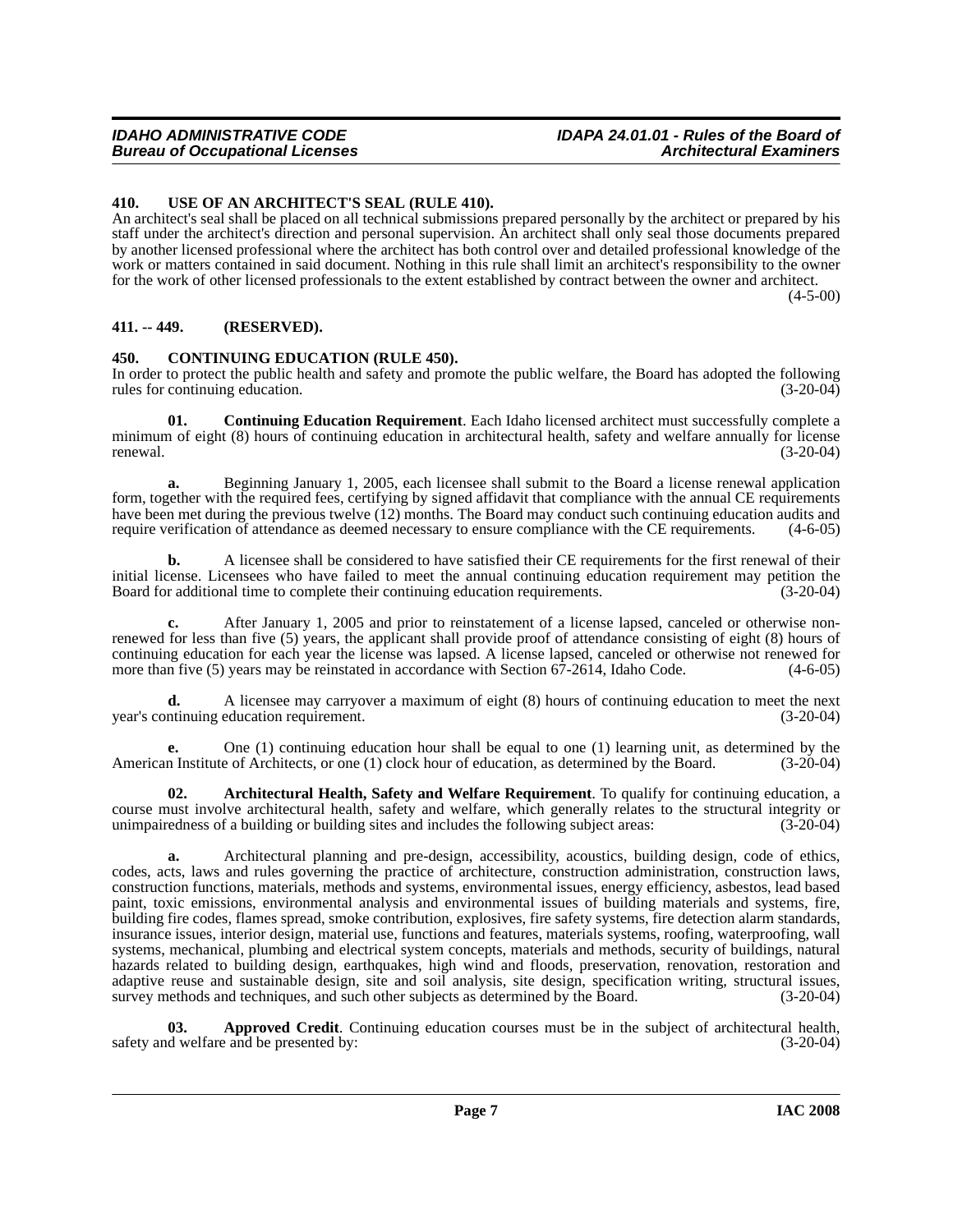**a.** Providers approved by the National Architectural Accreditation Board (NAAB) schools of ure: or architecture; or

**b.** Providers approved by the National Council of Architect Registration Board (NCARB); or

(3-20-04)

**c.** Providers approved by the American Institute of Architects (AIA); or (3-20-04)

**d.** Providers as otherwise approved by the Board. All requests for approval or pre-approval of continuing education credits must be made to the Board in writing and must be accompanied by a statement that includes the name of the instructor or instructors, his or her qualifications, the date, time and location of the course, the specific agenda for the course, the number of continuing education hours requested, and a statement of how the course is believed to be in the nature of architectural health, safety and welfare. (3-20-04) course is believed to be in the nature of architectural health, safety and welfare.

<span id="page-7-6"></span>**04. Verification of Attendance**. It shall be necessary for each licensee to maintain verification of attendance by securing authorized signatures or other documentation from the course instructors or sponsoring institution substantiating any and all hours attended by the licensee. This verification shall be maintained by the licensee for a period of three (3) years and provided to the Board upon request of the Board or its agent. (3-20-04)

<span id="page-7-5"></span>**05. Failure to Fulfill the Continuing Education Requirements**. The license will not be renewed for those licensees who fail to certify or otherwise provide acceptable documentation of meeting the CE requirements. Licensees who make a false attestation regarding compliance with the CE requirements shall be subject to disciplinary action by the Board. (3-20-04) disciplinary action by the Board.

**06.** Exemptions. A licensed architect shall be deemed to have complied with the CE requirements if the licensee attests in the required affidavit that for not less than ten  $(10)$  months of the preceding one  $(1)$  year period of licensure, the architect has met one (1) of the following criteria: (3-20-04)

**a.** Has served honorably on active duty in the military service (exceeding ninety (90) consecutive days). (3-20-04)

**b.** Is a resident of another jurisdiction recognized by the Board having a continuing professional education requirement for registration as an architect and has complied with all requirements of that state or district for practice therein.

**c.** Is a government employee working as an architect and assigned to duty outside the United States. (3-20-04)

**d.** Special Exemption. The Board shall have authority to make exceptions for reasons of individual hardship, including health (certified by a medical doctor) or other good cause. The architect must provide any information requested by the Board to assist in substantiating hardship cases. This exemption is granted at the sole discretion of the Board. (3-20-04)

#### <span id="page-7-0"></span>**451. -- 499. (RESERVED).**

#### <span id="page-7-3"></span><span id="page-7-1"></span>**500. AFFILIATION (RULE 500).**

<span id="page-7-4"></span>**01. Board Is an Active Member of the Western Conference of the Architectural Registration Boards**. This Board by approved resolution and payment of the proper fees by the proper authority is an active member of the Western Conference of the Architectural Registration Boards. The Board shall designate one or more delegates from the Board to attend the annual meeting of the Western Conference and approve payment of the expenses of the delegate or delegates by the state of Idaho in accordance with the law. (7-1-93)

<span id="page-7-2"></span>**02. Administration of Construction Contracts**. Under Section 54-309, paragraph 1-c, "Practice of Architecture," Section 54-305, paragraph 1-f, Grounds for Discipline, the words "Administration of Construction Contracts," in accordance with current knowledge and usage in the profession means "Administration of the Contract" as defined in the relevant Contract for Construction or Owner-Architect Agreement as published by the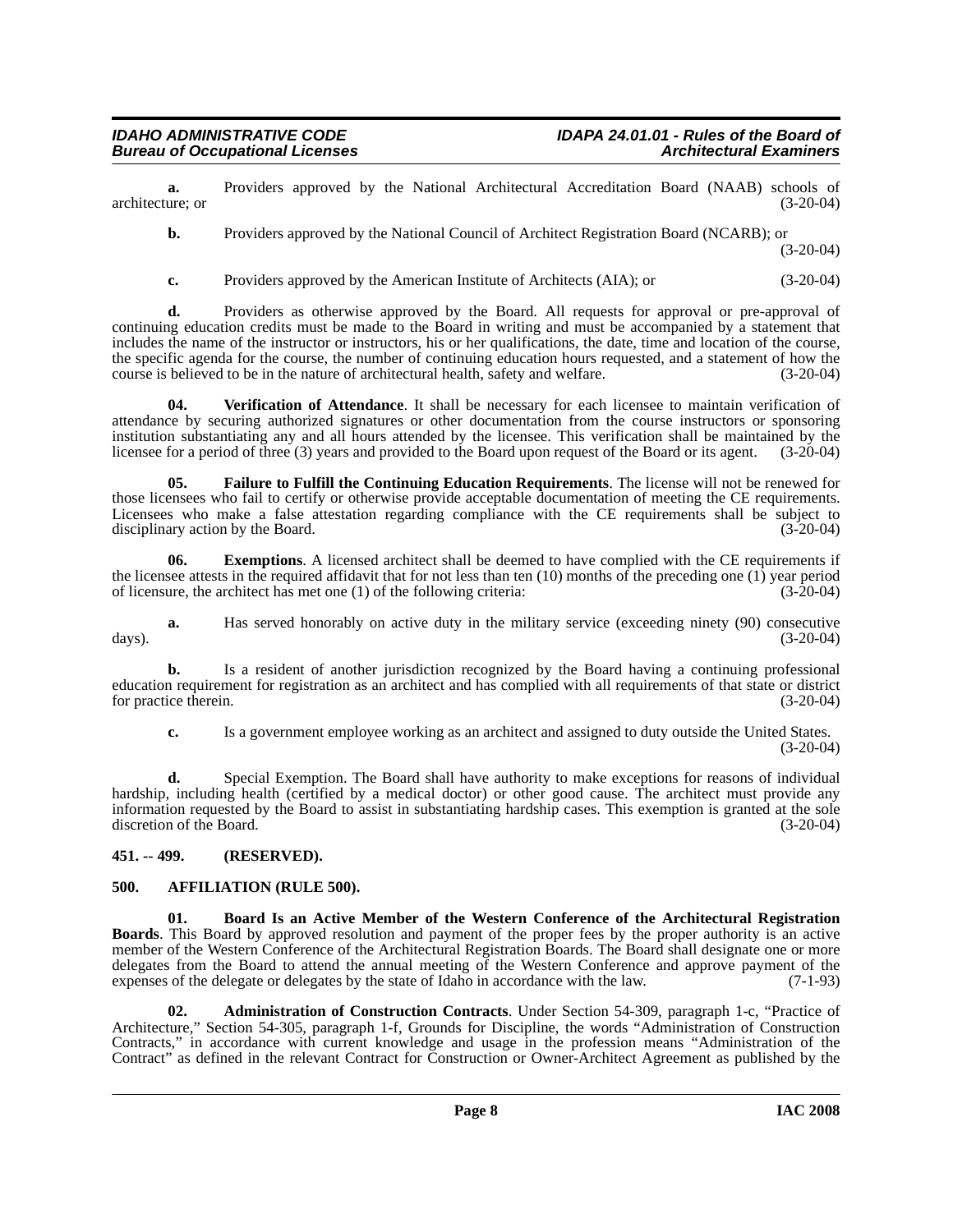American Institute of Architects. (4-5-00)

#### <span id="page-8-0"></span>**501. -- 549. (RESERVED).**

#### <span id="page-8-15"></span><span id="page-8-1"></span>**550. INTERPRETATIONS (RULE 550).**

The following interpretation of Laws relating to Architecture in Idaho Code are hereby made by the Board. (7-1-93)

<span id="page-8-18"></span>**01. Reference to Building**. Under Section 54-309, reference to any building wherein the safeguarding of life, health, and property is concerned means any building which public or private sector of population may use or any building into which the public or private sector of the population is invited either as spectators, visitor, student, guest, or employee, or any building where the private or public sector of the population conducts business. (7-1-93)

<span id="page-8-11"></span>**02. Administration of Construction Contracts**. Under Section 54-309, paragraph 1-c, "Practice of Architecture," Section 54-305, paragraph 1-f, Grounds for Discipline, the words "Administration of Construction Contracts," in accordance with current knowledge and usage in the profession means "Administration of the Contract" as defined in the relevant Contract for Construction or Owner-Architect Agreement as published by the American Institute of Architects. (4-5-00) American Institute of Architects.

<span id="page-8-17"></span>**03. Professional Standards**. Under Section 54-305, an architect shall be completely objective and truthful in all professional reports, statements, or testimony and shall include therein all relevant and pertinent information known to him.  $(7-1-93)$ 

<span id="page-8-14"></span>**04. Direct Supervision**. Direct supervision is that degree of supervision by a licensed architect overseeing the work of another whereby the architect has both control over, and detailed professional knowledge of, the work prepared under his or her supervision. The primary contract or agreement for the project must be between the architect of record and the entity for which architectural services are provided, not between the person being supervised and the entity for which the services are provided.  $(7-1-98)$ 

#### <span id="page-8-2"></span>**551. -- 599. (RESERVED).**

#### <span id="page-8-16"></span><span id="page-8-3"></span>**600. LEGAL ADVICE (RULE 600).**

All legal advice shall be furnished the Board by the Office of the Attorney General of the State of Idaho or such legal advice may be furnished by private legal counsel with the approval of the Board. (7-1-93)

#### <span id="page-8-4"></span>**601. -- 699. (RESERVED).**

#### <span id="page-8-5"></span>**700. RULES OF PROCEDURE UNDER THE ADMINISTRATIVE PROCEDURE ACT (RULE 700).**

All procedures available under the Board of Architects shall be those adopted by the Bureau of Occupational Licenses.  $(7-1-93)$ 

#### <span id="page-8-6"></span>**701. -- 749. (RESERVED).**

#### <span id="page-8-12"></span><span id="page-8-7"></span>**750. CODE OF ETHICS (RULE 750).**

<span id="page-8-19"></span>**01. Rules of Conduct**. The NCARB Rules of Conduct are hereby adopted as the Code of Ethics for all ensed architects. (3-15-02) Idaho licensed architects.

<span id="page-8-20"></span>**02. Violation of the Code of Ethics**. The Board will take action against a licensee under Section 54- 305 (h), Idaho Code, who is found in violation of the Code of Ethics. (7-1-93)

#### <span id="page-8-13"></span><span id="page-8-8"></span>**751. COSTS AND FEES IN DISCIPLINARY PROCEEDING (RULE 751).**

The Board may order a licensed architect to pay the costs and fees incurred by the Board in the investigation or prosecution of the licensee for violation of Section 54-305(1)(a)(i), Idaho Code.  $(3-18-99)$ 

#### <span id="page-8-9"></span>**752. -- 799. (RESERVED).**

#### <span id="page-8-10"></span>**800. RULEMAKING HISTORY PRIOR TO JULY 1, 1993 (RULE 800).**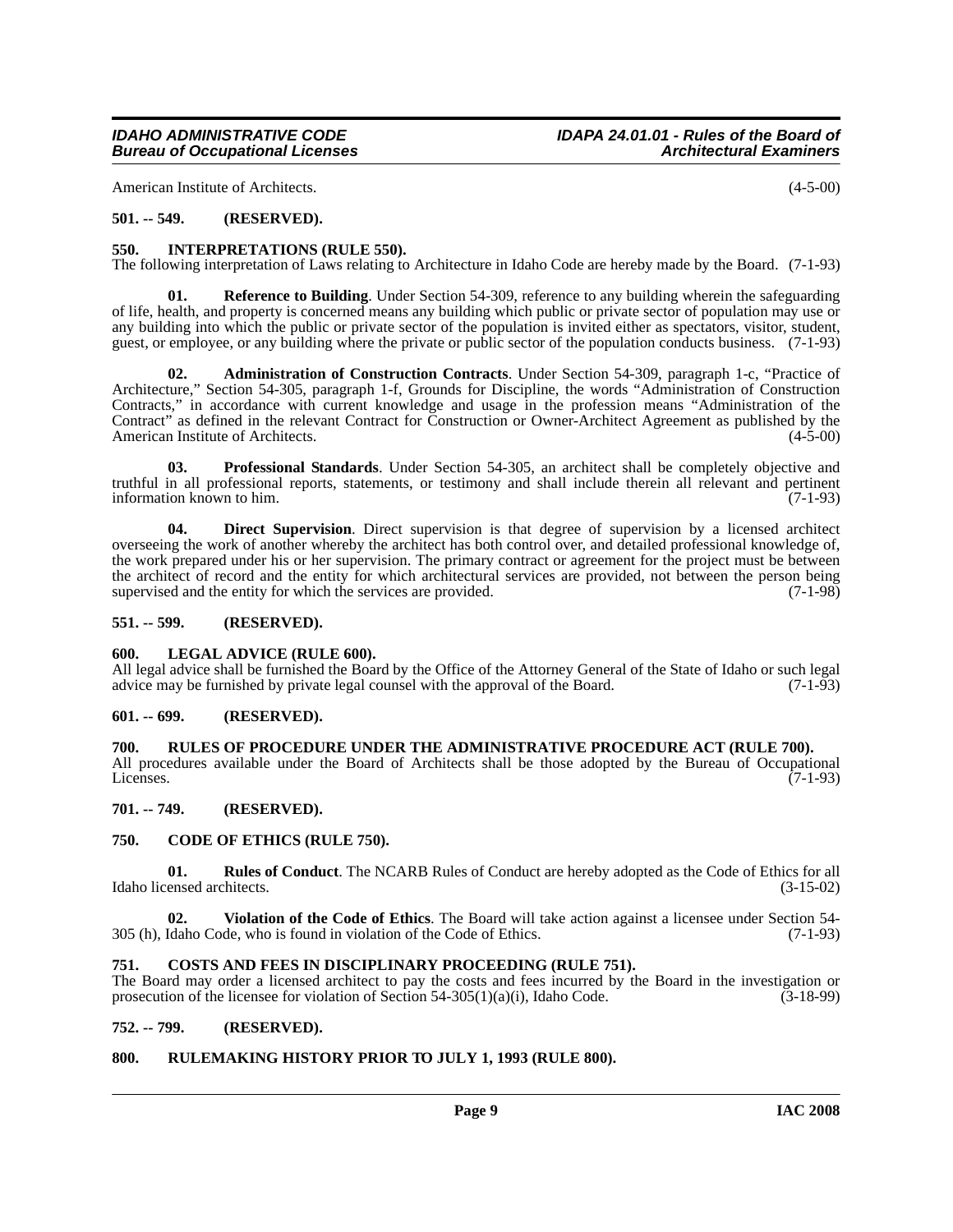ADOPTED DECEMBER 29, 1989 EFFECTIVE JANUARY 18, 1990 ADOPTED BY EMERGENCY NOVEMBER 2, 1990 EFFECTIVE APRIL 4, 1991 ADOPTED BY EMERGENCY MARCH 1, 1991 EFFECTIVE JUNE 4, 1991 SUPERSEDING ALL PREVIOUS RULES (7-1-93)

<span id="page-9-0"></span>**801. -- 999. (RESERVED).**